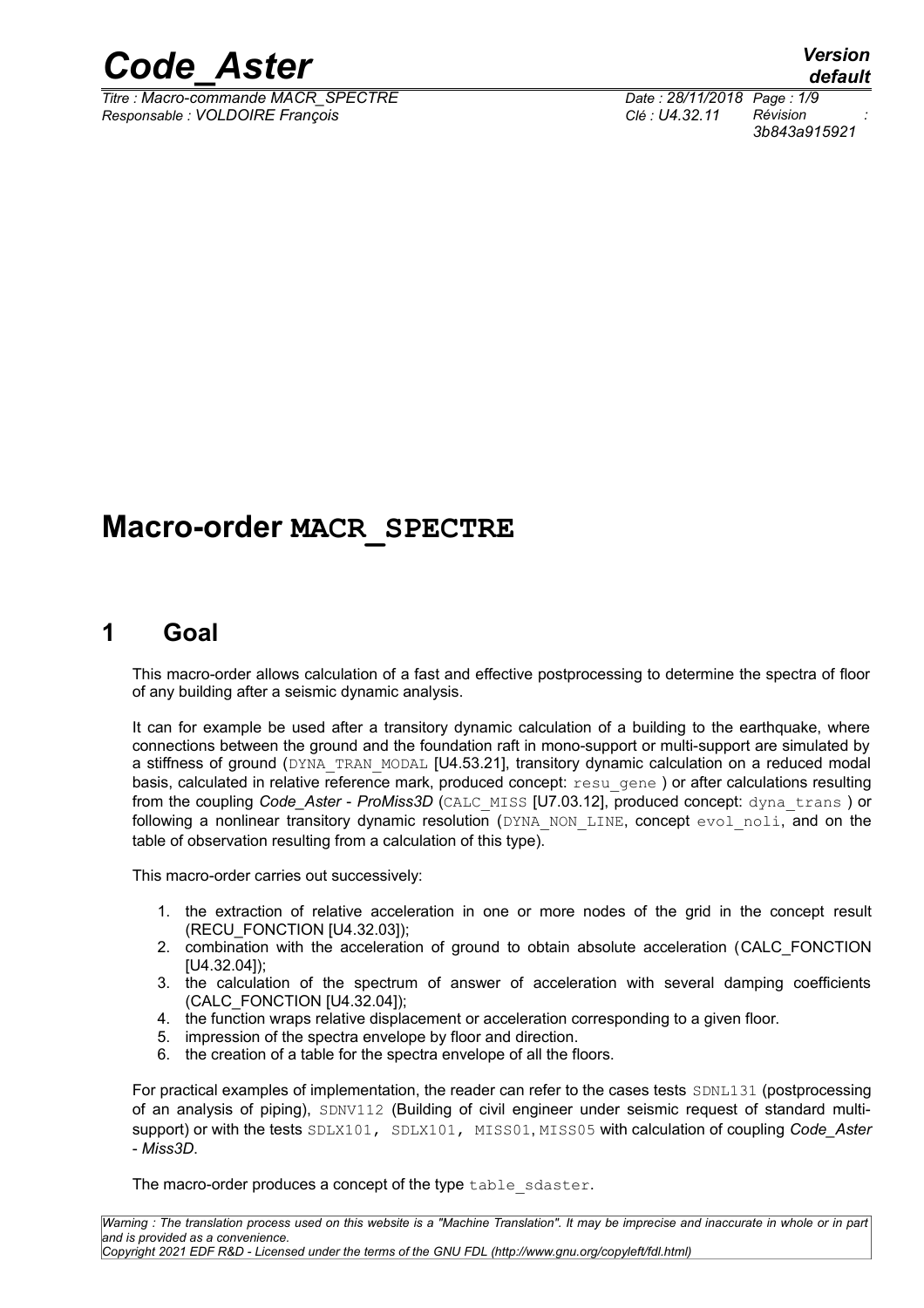*Titre : Macro-commande MACR\_SPECTRE Date : 28/11/2018 Page : 2/9 Responsable : VOLDOIRE François Clé : U4.32.11 Révision :*

*3b843a915921*

# **2 Syntax**

table\_sdaster = MACR\_SPECTRE ( ## calculation of the spectrum of answer, seismic postprocessing of analysis  $\Diamond$  GRID = my [grid]  $\blacklozenge$  FLOOR = F (  $\bullet$  NAME = floor [KN]  $\Diamond$  BUILDING = beats [KN] ◊ COMMENT = how [KN] [l gr noeud] ) ♦ CALCULATION = / 'ABSOLUTE' / **'RELATIVE'**<br>/ 'ACCE'  $\bullet$  NOM CHAM = / / 'DEPL' ## if NOM\_CHAM = ' ACCE':  $\uparrow$  AMOR\_SPEC = 1\_amor [1\_R]<br>  $\lozenge$  LIST INST = linst [list [list  $LIST\_INST = 1 inst$  [listr8]<br>
/ FREQ = 1 fr [1 R]  $\bullet$  / FREQ = l fr [l\_R] / LIST FREQ =  $l\bar{f}req$  [listr8]  $\bullet$  NORMALIZES = R [R]  $\triangleleft$  RESU = F ( / 'RESUGENE' = tg [tran gene] / 'TABLE' = [table sdaster] / 'RESULT' = resu [dyna trans] [evol\_noli] ## if CALCULATION = ' RELATIF':  $\triangleleft$  ACCE X = ac x [function]  $\uparrow$  ACCE  $Y = \overline{AC}$  ac  $\overline{Y}$  [function]  $\triangleleft$  ACCE<sup> $Z$ </sup> =  $ac^Z$  [function] ## if CALCULATION = ' ABSOLU': ◊ MULT\_APPUI = 'YES' ) ◊ IMPRESSION = \_F ( ◊ SORTING = / 'AMOR\_SPEC' [DEFECT] / 'DIRECTION' ◊ FORMAT = / 'TABLE' [DEFECT] / 'XMGRACE'  $\#$  logical unit indicating the print file of the results : ◊ UNIT = / 29 [DEFECT] / U [I] ## if FORMAT = ' XMGRACE': ◊ PILOT = / 'POSTSCRIPT' / 'EPS' / 'MIF' / 'SVG' / 'PNM' / 'PNG' / 'JPEG' / 'Pdf' / 'INTERACTIVE'  $\Diamond$  ALL = / 'NOT' [DEFECT] / 'YES'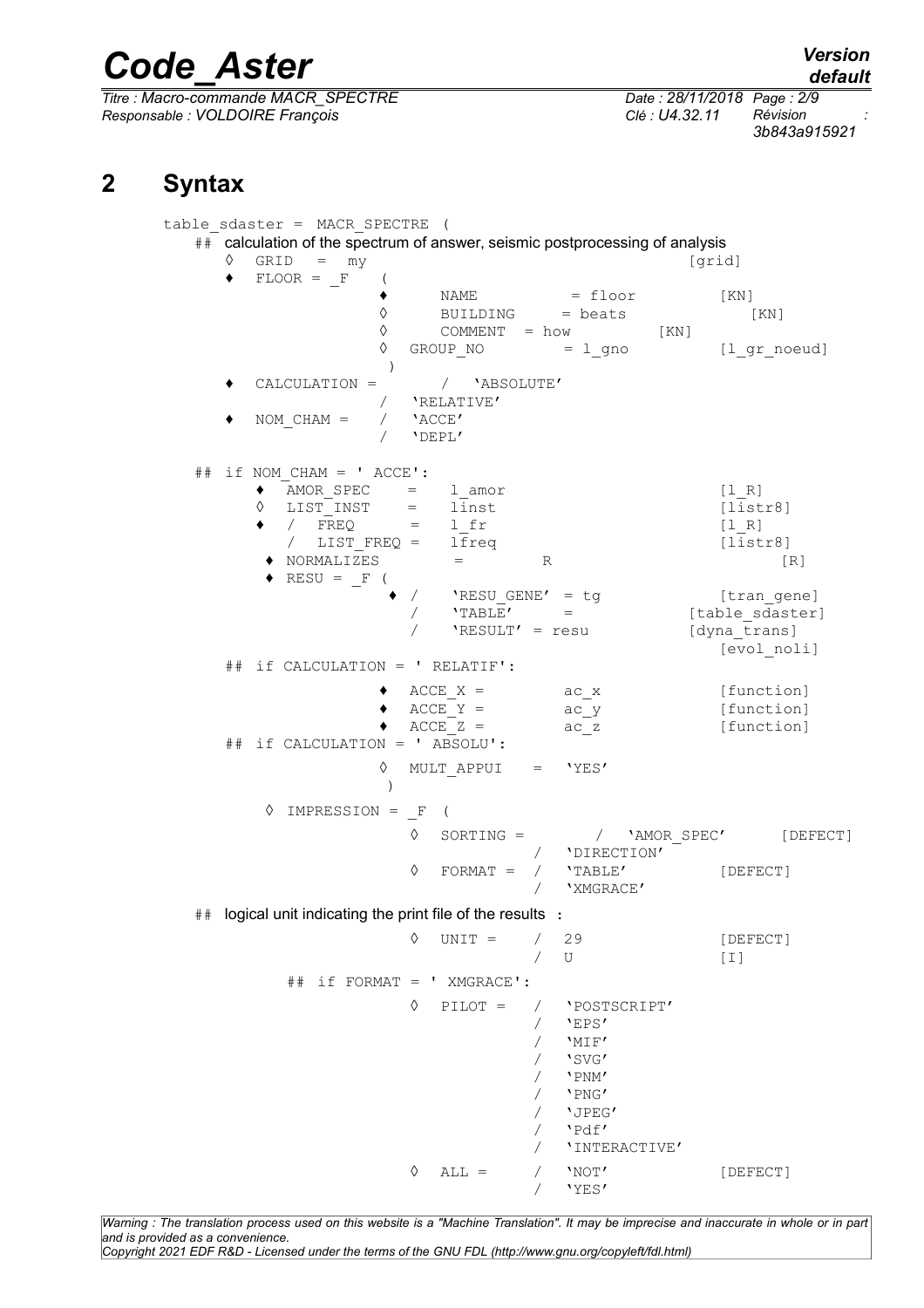# *default*

# *Code\_Aster Version*

*Titre : Macro-commande MACR\_SPECTRE Date : 28/11/2018 Page : 3/9 Responsable : VOLDOIRE François Clé : U4.32.11 Révision :*

*3b843a915921*

| ##                             |  | if NOM CHAM = $'$ DEPL': |                                                      |                      |                                                       |
|--------------------------------|--|--------------------------|------------------------------------------------------|----------------------|-------------------------------------------------------|
|                                |  | ♦<br>LIST INST = linst   |                                                      |                      | [liststr8]                                            |
|                                |  | $RESU = F$ (<br>٠        |                                                      |                      |                                                       |
|                                |  |                          | $'TABLE' =$<br>'RESU GENE' = $tq$<br>'RESULT' = resu |                      | [table]<br>[tran gene]<br>[dyna trans,<br>[evol noli] |
| ## if CALCULATION = ' ABSOLU': |  |                          |                                                      |                      |                                                       |
|                                |  |                          | $DEPL X =$<br>$DEPL Y =$<br>$DEPL Z =$               | de x<br>de y<br>de z | [function]<br>[function]<br>[function]                |
|                                |  |                          |                                                      |                      |                                                       |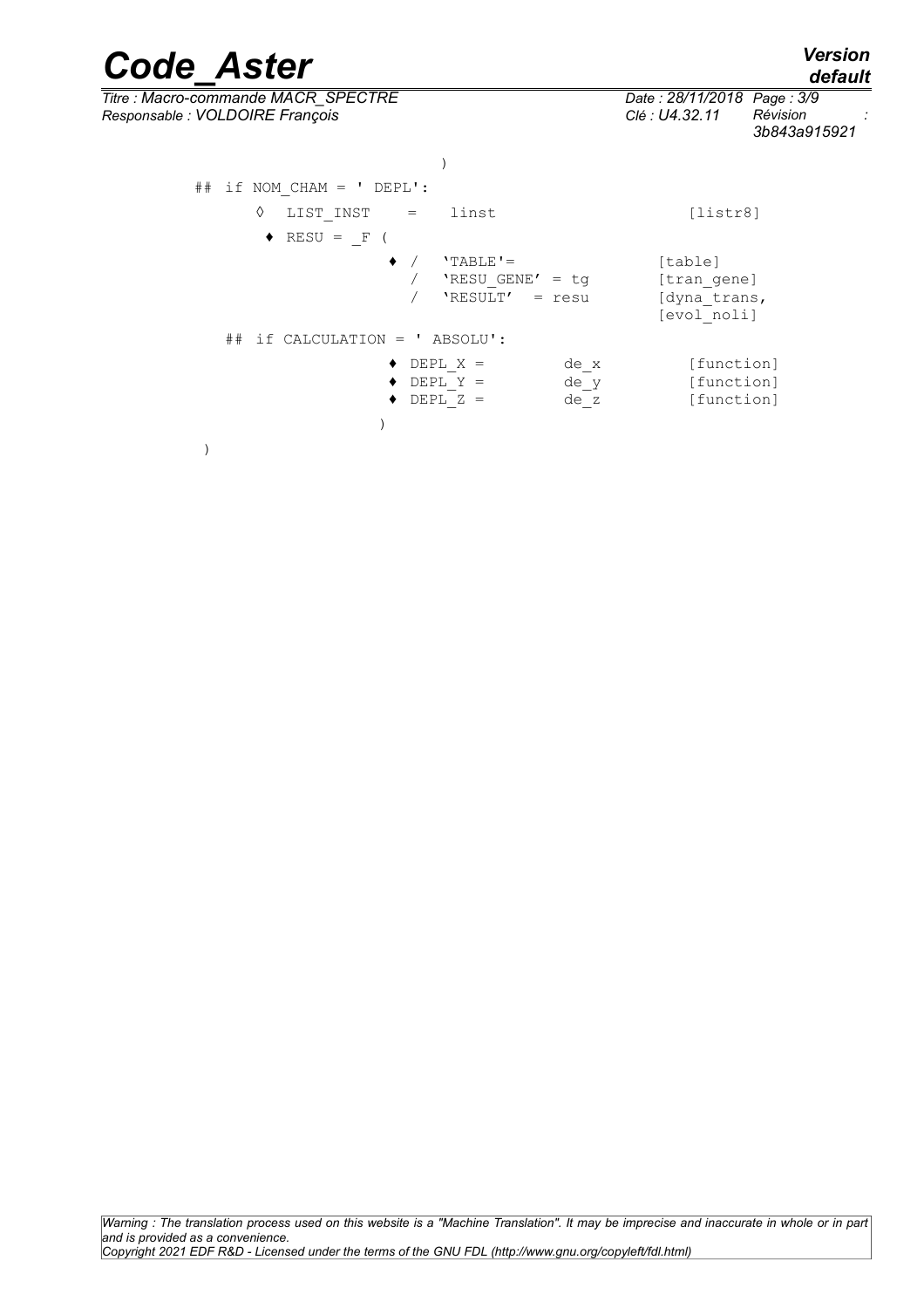*Titre : Macro-commande MACR\_SPECTRE Date : 28/11/2018 Page : 4/9 Responsable : VOLDOIRE François Clé : U4.32.11 Révision :*

*3b843a915921*

# **3 Operands**

The classical postprocessing of a seismic analysis in transitory dynamics consists in carrying out following calculations:

- The spectrum of floor obtained starting from absolute accelerations, for each direction *<sup>X</sup> ,Y ,Z* ,
- calculated in a specified node of the grid (for example in the case of model "a skewer");

The envelope of the spectrum of floor, calculated in some nodes of the same floor, for each direction *<sup>X</sup>* , *<sup>Y</sup>* , *<sup>Z</sup>* and *<sup>H</sup>* (maximum enters *<sup>X</sup>* and *<sup>Y</sup>* ), (for example in the case of a structure of building

3D);

• Envelopes displacements of the structure compared to movements of ground.

Three operators of *Code Aster* can produce concepts result correspondent with transitory dynamic calculations:

DYNA TRAN MODAL [U4.53.21] produced a concept resu gene, including the fields of acceleration and relative displacements. In this case, one must add accelerations of ground to obtain accelerations absolute, necessary to the calculation of the spectrum of floor.

CALC\_MISS [U7.03.12] produced a concept  $dyna$  trans, including the fields of acceleration and absolute displacements. In this case, accelerations are directly employed for the calculation of the spectrum of floor; conversely, the deduction of displacements of ground is obligatory (with being read with the order  $LIRE$  FONCTION [U4.32.02] since a specific file given by its logical unit) to obtain relative displacements.

DYNA NON LINE [U4.53.01]. The treatment is then the same one as for the preceding point.

Here a general diagram of the calculation algorithm of this macro-order:

#### *Buckle #1 on the floors*

*Buckle #2 on the nodes of floor Buckle #3 on the 3 directions*  $(X, Y, Z)$ 

*Buckle #4 on the results*

- *• Recovery of the functions accelerations relating to the nodes: RECU\_FONCTION*
- *• If calculation of accelerations:*
	- *◦ Combination or not with the function of acceleration of the ground: CALC\_FONCTION/COMB*
	- *◦ Calculation of the spectrum of answer, with specified values of frequencies and damping with CALC\_FONCTION/SPEC\_OSCI*
	- *• If calculation of displacements (absolute displacements):*
		- *◦ Displacements of ground are deduced to obtain relative displacements:*
		- *CALC\_FONCTION/COMB .*

#### *End of the loop #4*

- *• In the case of the calculation of accelerations:*
	- *◦ calculation of the median value for a given node and a direction: CALC\_FONCTION/COMB*
	- *• In the case of the calculation of displacements:*
- *◦ recovery of the maximum one*

#### *End of the loop #3*

*• Impression of the spectrum of acceleration for each node and each direction <sup>X</sup> ,Y ,Z :* 

*IMPR\_FONCTION*

#### *End of the loop #2*

- *• Envelopes of the spectrum of acceleration for a given floor, or maximum displacements CALC\_FONCTION/ENVELOPPE*
- *• Envelopes of the spectrum of acceleration for each floor, each direction <sup>X</sup> ,Y ,Z, <sup>H</sup>*

*IMPR\_FONCTION*

#### *End of the loop #1*

The table produced by the macro-order contains 3 types of entries:

- calculated spectra:
	- in the case of calculation of displacement: the spectra envelope on each floor;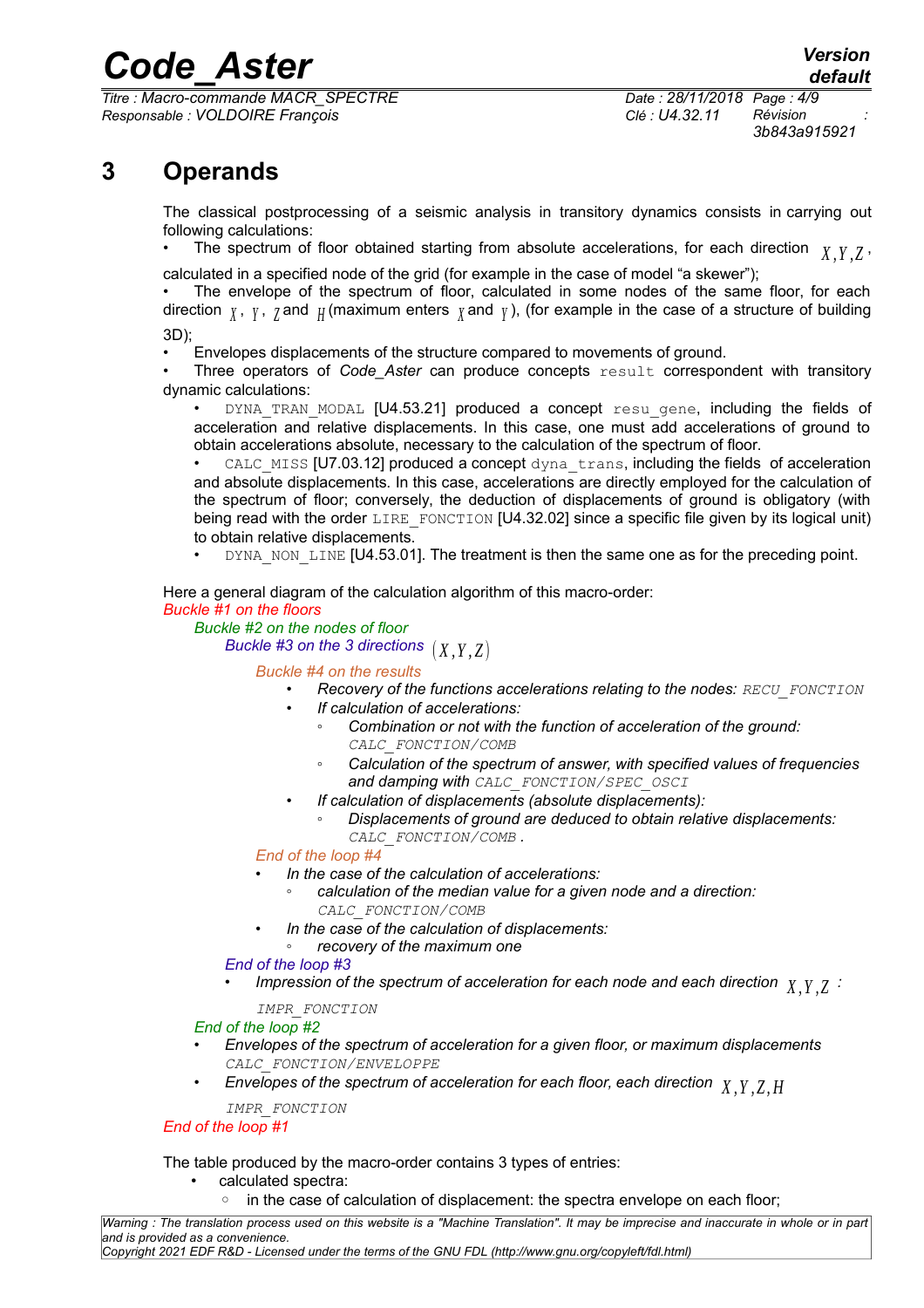*Titre : Macro-commande MACR\_SPECTRE Date : 28/11/2018 Page : 5/9 Responsable : VOLDOIRE François Clé : U4.32.11 Révision :*

- in the case of calculation of acceleration: the spectra envelope by floor and values of specified damping.
- the correspondence enters the indices of damping and the values of this depreciation;
- information (name, building, precise details) on the floors.

### **3.1 Keyword GRID**

This keyword corresponds to the grid read by the operator LIRE\_MAILLAGE [U4.21.01]. This key word is optional. The knowledge of the grid is necessary only if the user uses the singleended spanner word GROUP NO key word factor FLOOR. Indeed as described in the preceding algorithm, the treatment is carried out on the nodes and if the user directly gives the name of the nodes present in the table the grid is not necessary.

### **3.2 Keyword FLOOR**

This keyword is obligatory to define the names of the floors, where the spectra will be calculated. These names will be employed to select or filter the parameters of posting in the structure of table produced by the macro-order table sdaster.

#### **3.2.1 Operand NAME**

This obligatory operand makes it possible to name the floor considered.

#### **3.2.2 Operand BUILDING**

This operand optional makes it possible to inform the name of the building to which the floor belongs. This information will appear then in the table at exit.

#### **3.2.3 Operand COMMENT**

This operand optional makes it possible to give a comment. This information will appear then in the table at exit. It should not exceed 24 characters.

#### **3.2.4 Operand GROUP\_NO**

This operand makes it possible to define the component nodes the floor where the spectra will be calculated. It is available only if the grid were indicated.

#### **3.3 Keyword CALCULATION**

This obligatory keyword makes it possible to define the nature of the transitory dynamic calculation employed for postprocessing: in the absolute reference mark ( 'ABSOLUTE' ) or the relative reference mark ( 'RELATIVE' ).

### **3.4 Keyword NOM\_CHAM**

This obligatory keyword makes it possible to define the nature of the field used: accelerations ( 'ACCE' ) or displacements ( 'DEPL' ).

## **3.5 Case NOM\_CHAM = ' ACCE'**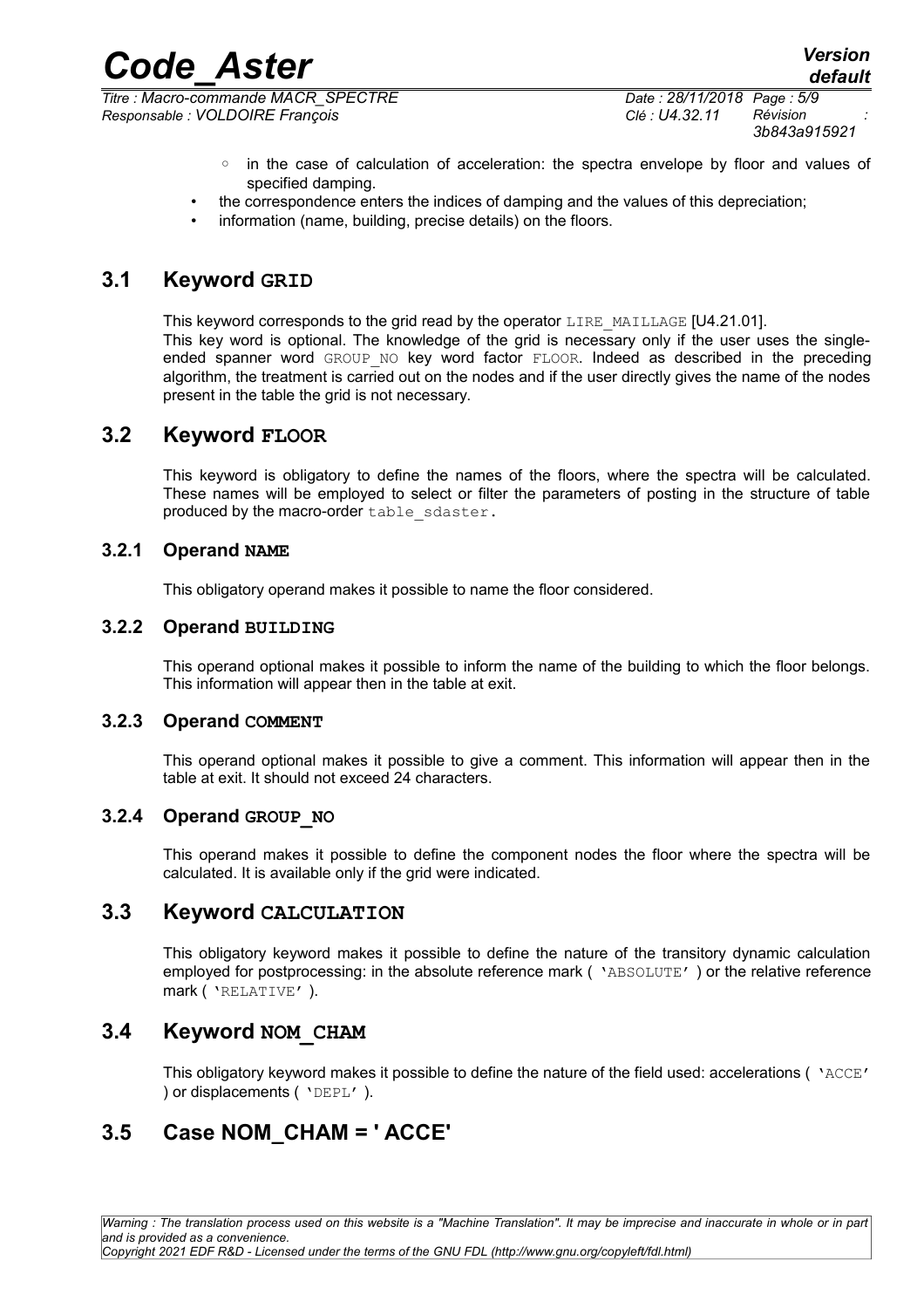*Titre : Macro-commande MACR\_SPECTRE Date : 28/11/2018 Page : 6/9 Responsable : VOLDOIRE François Clé : U4.32.11 Révision :*

*3b843a915921*

In this case, the user must provide the following data necessary for calculation of the spectrum of answer of acceleration: in the 3 directions  $_X$ ,  $_Y$ ,  $_Z$  (vertical) and  $_H$  (maximum horizontal value enters the values according to *<sup>X</sup>* and *<sup>Y</sup>* ) .

#### **3.5.1 Operand AMOR\_SPEC**

This obligatory operand makes it possible to define the values of the damping coefficient reduces employed in the calculation of the spectral response. See also CALC FONCTION [U4.32.04], keyword SPEC\_OSCI.

#### **3.5.2 Operand LIST\_INST**

This operand optional makes it possible to specify the list, produced by DEFI\_LIST\_REEL [U4.34.01], defining all the steps of time for the transitory calculation of dynamics.

#### **3.5.3 Operand FREQ/ LIST\_FREQ**

 $\angle$   $\Diamond$  FREQ = L FR L FR =  $(F_1, F_2, F_3, ...)$  F<sub>I</sub>. frequencies.  $\sqrt{\circ}$  LIST FREQ = LFREQ

List of frequencies defined beforehand by a concept listr8.

This operand optional makes it possible to define the values of frequencies, to see too CALC\_FONCTION [U4.32.04], keyword SPEC\_OSCI.

#### **3.5.4 Operand NORMALIZES**

 $= R$  NORMALIZES

The spectrum of answer will be standardized by the value *<sup>r</sup>* (value of pseudo-acceleration). The

calculations are done in most case in Units of the International System (USI) and the histories of accelerations are often given in unit. The spectra of answers are generally given with.

Thus, this obligatory operand NORMALIZES can be used as conversion ratio of units between calculated accelerations and the spectrum of answer, see too CALC\_FONCTION [U4.32.04], keyword SPEC\_OSCI.

#### **3.5.5 Keyword RESU**

This obligatory keyword makes it possible to specify the names of the concepts results where nodal accelerations are considered.

The possible values are:

 $/$  'RESUGENE' = TG [TRANGENE]

if postprocessing is carried out starting from a concept DYNA\_TRAN\_MODAL [U4.53.21] (dynamic transient on a reduced modal basis). However, this result must be calculated in the relative reference mark

or:

/ 'RESULT' = RESU [DYNA\_TRANS]

[EVOL\_NOLI]

if postprocessing is carried out starting from a transitory result of dynamics (coming for example from CALC\_MISS [U7.03.12], produced concept: dyna\_trans or of DYNA\_NON\_LINE, produced concept: evol\_noli).

or:

 $'TABLE'$  =  $[TABLE SDASTER]$ 

if postprocessing is carried out starting from a table containing the results to read. Typically, a table of observation deduced from a transitory calculation of dynamics.

#### **3.5.6 Case CALCULATION = ' RELATIF'**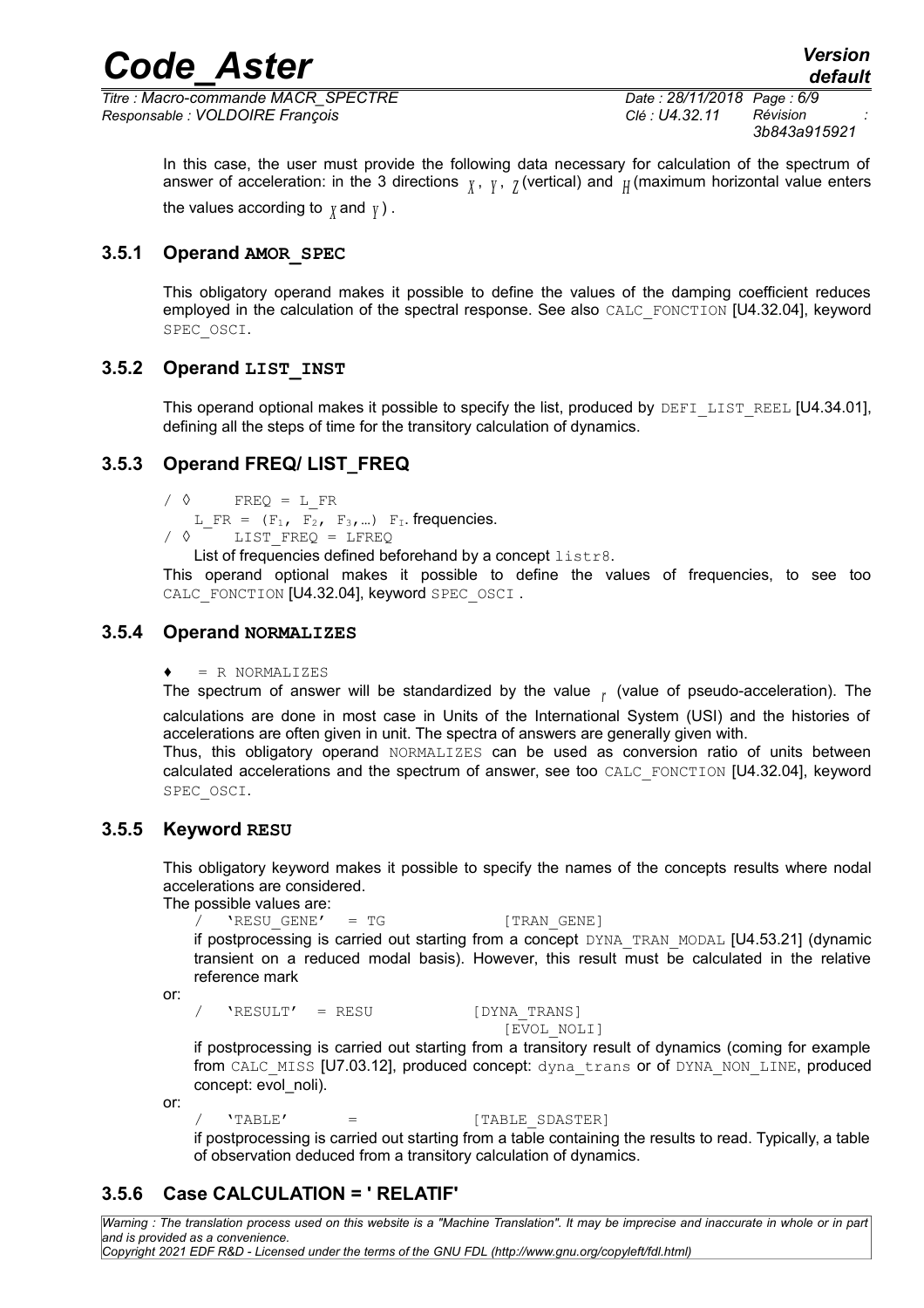*Titre : Macro-commande MACR\_SPECTRE Date : 28/11/2018 Page : 7/9 Responsable : VOLDOIRE François Clé : U4.32.11 Révision :*

*3b843a915921*

| $ACCE X = /AC X$         | [FUNCTION] |
|--------------------------|------------|
| $\bullet$ ACCE Y = /AC Y | [FUNCTION] |
| $ACCE Z = /AC Z$         | [FUNCTION] |

In this case, the user must provide the function of acceleration of ground, definite on the same list of moments, in each direction of space, in order to combine them with relative accelerations to calculate absolute accelerations.

### **3.5.7 Case CALCULATION = ' ABSOLU'**

#### ◊ MULT\_APPUI = 'YES'

In this case, the user can specify if it is about a modeling in multi-support. By default, this one is a modeling in mono-support. Modeling in multi-support is realizable only when the concept result is of type resu gene.

### **3.6 Keyword IMPRESSION**

This optional keyword makes it possible to specify the nature of the results to print (spectra, envelopes). The exits will be according to the directions  $'X', 'Y', 'Z', 'H'$  and values of damping.

#### **3.6.1 Operand SORTING**

This optional keyword makes it possible to specify the nature of the curves to be printed sorted according to: the value of the damping coefficient ( 'AMOR SPEC' ) or space direction ( 'DIRECTION' ).

#### **3.6.2 Operand FORMAT**

This optional keyword makes it possible to specify the format of impression of the curves: by impression with the format table ( $YTABLE'$ ) or in form readable by the software  $Xmgrac$  ( 'XMGRACE' ). The scale of the X-coordinates (frequencies) is logarithmic curve.

#### **3.6.3 Operand UNIT**

Logical unit of the file in which the results are written (whole ranging between 10 and 90). The unit by default is 29. This number of unit must be coherent with the statement made in the interface astk for the file in question.

#### **3.6.4 Case FORMAT = ' XMGRACE'**

For more details, to see the documentation of the order IMPR\_FONCTION [U4.33.01].

#### **3.6.5 Operand ALL**

This operand optional  $TOUT=$ '  $OUT$  can be used to print all the spectrum calculated) the exit of the loop #4: median values with each node, for all the directions and all the values of damping.

## **3.7 Case NOM\_CHAM = ' DEPL'**

In this case, the user must give the following data necessary for calculation of the envelope of displacement: in the 3 directions  $\frac{y}{\lambda}$ ,  $\frac{y}{\lambda}$  (vertical) and  $\frac{y}{H}$  (maximum horizontal value according to  $\frac{y}{\lambda}$ and  $\gamma$  ) .

<sup>◊</sup> UNIT = U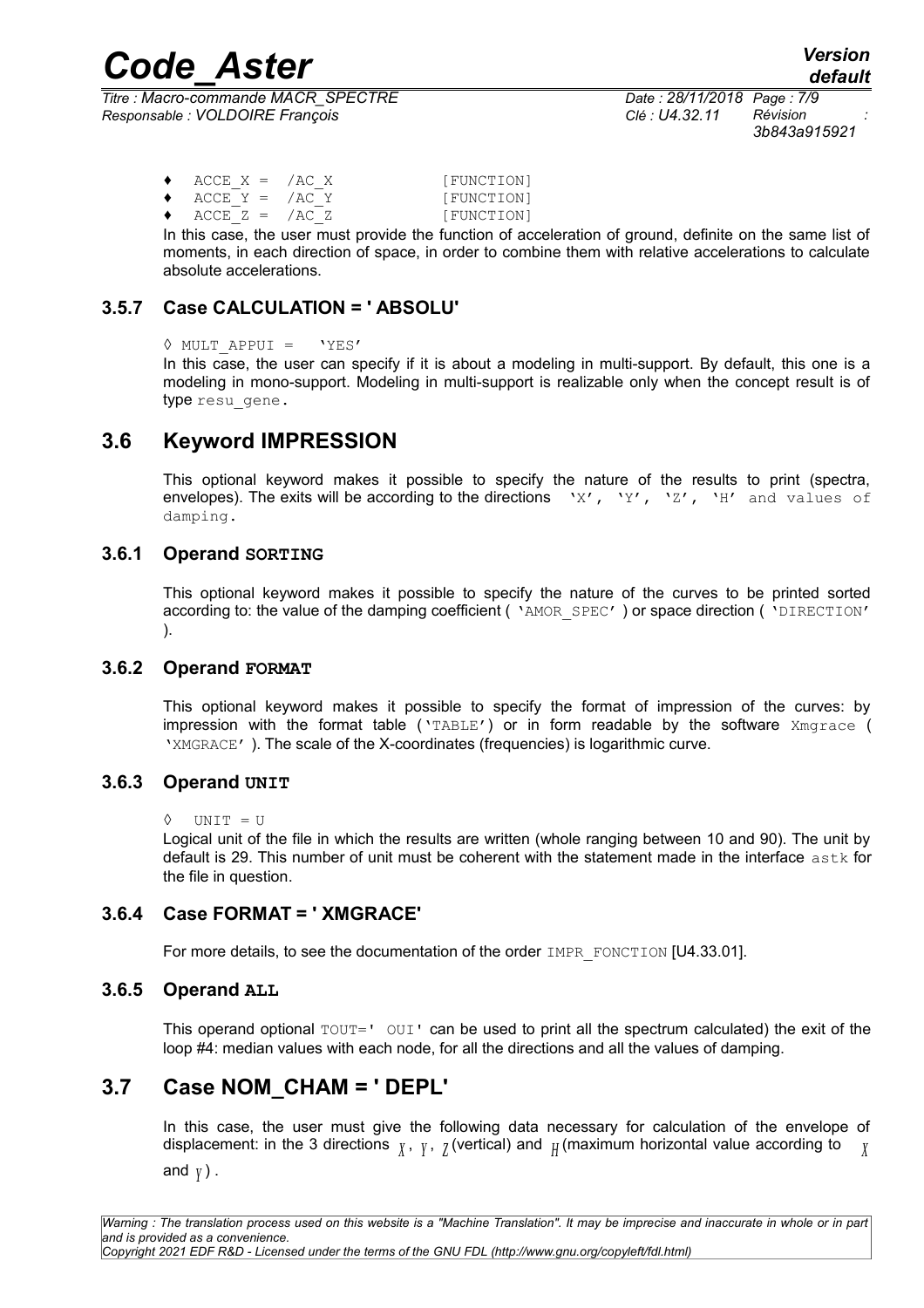*Titre : Macro-commande MACR\_SPECTRE Date : 28/11/2018 Page : 8/9 Responsable : VOLDOIRE François Clé : U4.32.11 Révision :*

*3b843a915921*

#### **3.7.1 Operand LIST\_INST**

This operand makes it possible to specify the list, resulting from DEFI LIST REEL [U4.34.01]. defining all the steps of time of the dynamic transient for the calculation of displacement wraps.

#### **3.7.2 Keyword RESU**

This obligatory keyword makes it possible to specify the names of the concept  $result$  in which nodal accelerations are extracted. The operand associated can be:

 $'$ RESU GENE' = TG [TRAN GENE]

if postprocessing is carried out starting from a concept DYNA\_TRAN\_MODAL [U4.53.21] (dynamic transient on a reduced modal basis). However, this result must be calculated in the relative reference mark.

or:

/ 'RESULT' = RESU [DYNA TRANS]

[EVOL\_NOLI]

if postprocessing is carried out starting from a transitory result of dynamics (coming for example from LIRE MISS3D [U7.02.31], produced concept: DYNA TRANS or of DYNA NON LINE, produced concept: evol noli).

or:

 $'TABLE'$  =  $[TABLESDASTER]$ 

if postprocessing is carried out starting from a table containing the results to read. The table perhaps produced by:

• a transitory calculation of dynamics and to come from a table of observation. In this case the name of the columns of the table are ('INST', 'NODE', 'NOM\_CHAM', 'NOM\_CMP', 'VALE') with 'NOM\_CHAM'=' ACCE' .

• any order producing a table. In this case the name of the columns of the table are obligatorily ('INST', 'NODE', 'NOM\_CHAM', 'DX', 'DY', 'DZ') with 'NOM\_CHAM'= ' ACCE ' .

#### **3.7.3 Case CALCULATION = ' ABSOLU'**

| $\bullet$ DEPL X = | /DE X | [FUNCTION] |
|--------------------|-------|------------|
| $\bullet$ DEPL Y = | /DE Y | [FUNCTION] |
| $\bullet$ DEPL Z = | /DEZ  | [FUNCTION] |
|                    |       |            |

In this case, it is necessary to introduce the functions of displacement of training ground, for each concept result, defined on the same list of moments, in each direction of space, in front of being deduced from absolute displacements in order to obtain relative displacements.